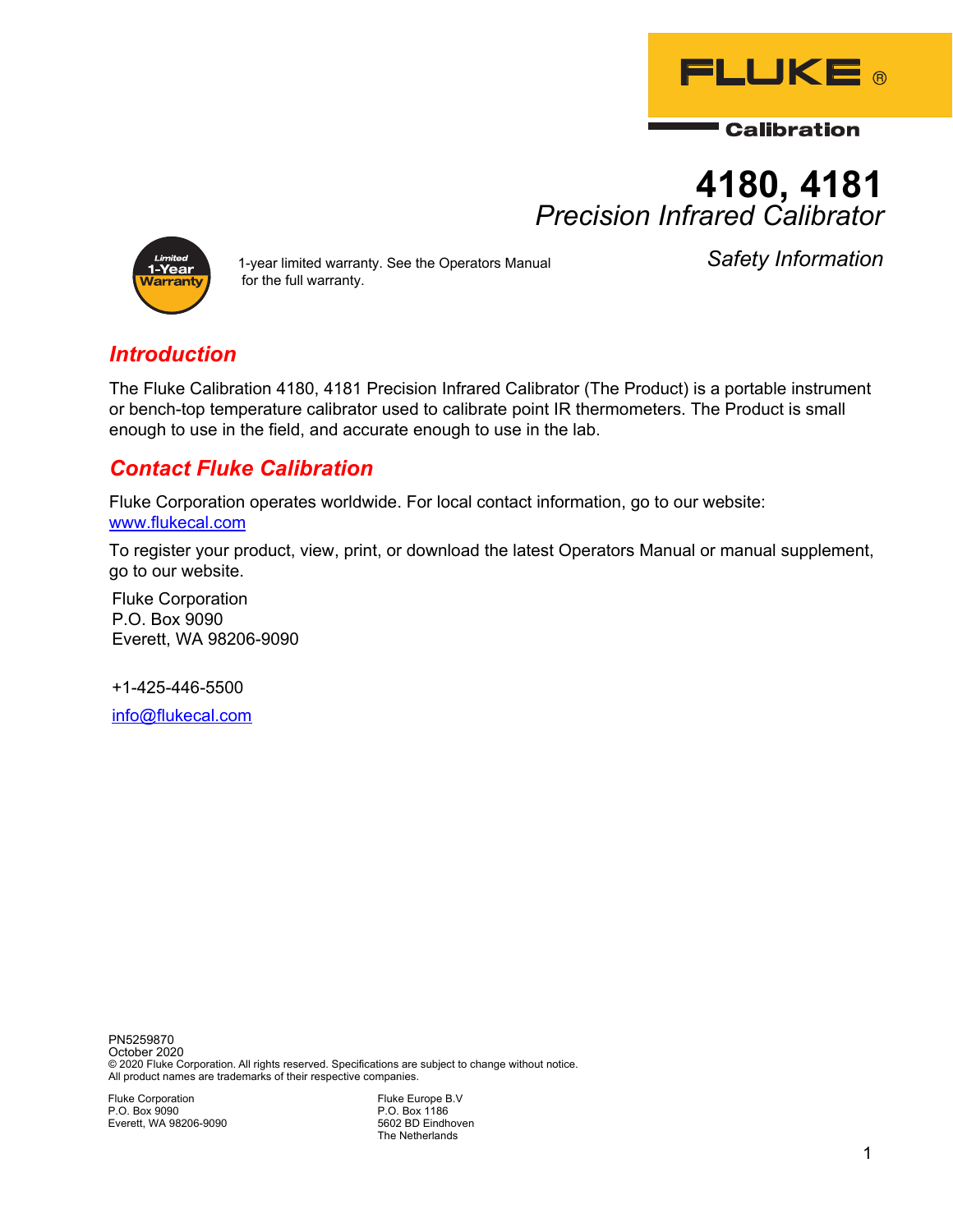#### *Safety Information*

A **Warning** identifies conditions and procedures that are dangerous to the user.

#### XW**Warning**

**To prevent possible electrical shock, fire, or personal injury:**

- **Read all safety information before you use the Product.**
- **Carefully read all instructions.**
- **Do not alter the Product and use only as specified, or the protection supplied by the Product can be compromised.**
- **Use this Product indoors only.**
- **Replace the mains power cord if the insulation is damaged or if the insulation shows signs of wear.**
- **Disable the Product if it is damaged.**
- **Do not use the Product if it operates incorrectly.**
- **Use only the mains power cord and connector approved for the voltage and plug configuration in your country and rated for the Product.**
- **Do not touch the IR target surface. The temperature of the IR target surface is the same as the actual temperature shown on the display. If the Product is set at 500 °C and the display reads 500 °C, the target surface is at 500 °C.**
- **Do not operate near flammable materials.**
- **The sheet metal of the Product may exhibit extreme temperatures for areas close to the IR target surface.**
- **Overhead clearance is required. At least 1 m (39 in) overhead and 15 cm (6 in) around the instrument is recommended. Do not place the Product under a cabinet or other structure.**
- **Do not use this Product for any application other than calibration work.**
- **Use caution when you use of this instrument at high temperatures for extended periods of time.**
- **Do not turn off the Product at temperatures >100 °C. Select a set-point <100 °C and allow the Product to cool before you turn it off.**
- **If this Product is used in a manner not specified by the manufacturer, the protection provided by the equipment may be impaired.**
- **Do not face the target towards a wall or other objects. The target emits high amounts of heat and will cause burn and fire hazards.**
- **Do not operate the Product in excessively wet, oily, or dirty environments.**
- **Do not operate the Product in any orientation other than vertical (target face perpendicular to installation surface).**
- **The Product has a Block Temperature indicator (front LED HOT indicator). The flashing light means the Product is disconnected from power and the temperature of the block is >50 °C. The solid light means the Product is powered on and the temperature is >50 °C**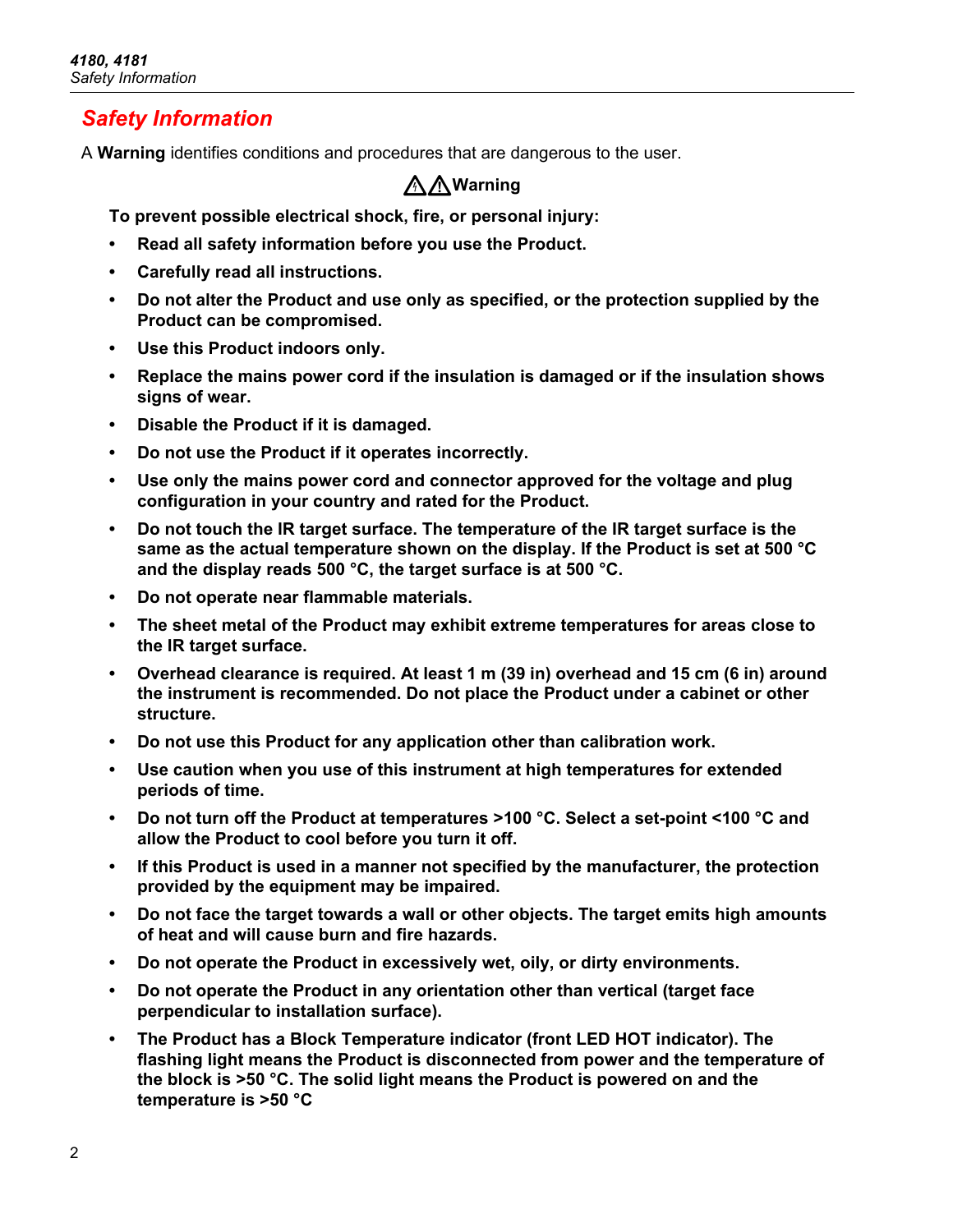- **Do not put the Product where access to the mains power cord is blocked.**
- **Do not use an extension cord or adapter plug.**
- **Do not keep the Product in operation and unattended at high temperatures.**
- **Connect an approved three-conductor mains power cord to a grounded power outlet.**
- **Do not use and extension cord or adapter plug.**
- **Have an approved technician repair the Product.**
- **Use only specified replacement fuses.**

#### *Symbols*

| Symbol        | <b>Description</b>                                                                                                                                                                                                                                                                                                                                                                                                                            |  |  |
|---------------|-----------------------------------------------------------------------------------------------------------------------------------------------------------------------------------------------------------------------------------------------------------------------------------------------------------------------------------------------------------------------------------------------------------------------------------------------|--|--|
| <u>/!\</u>    | WARNING. RISK OF DANGER.                                                                                                                                                                                                                                                                                                                                                                                                                      |  |  |
| $\prime$      | WARNING, HAZARDOUS VOLTAGE, Risk of electric shock.                                                                                                                                                                                                                                                                                                                                                                                           |  |  |
| <u>' ))</u> ' | WARNING, HOT SURFACE, Risk of burns.                                                                                                                                                                                                                                                                                                                                                                                                          |  |  |
| $\Box$        | Consult user documentation.                                                                                                                                                                                                                                                                                                                                                                                                                   |  |  |
| $\sim$        | AC (Alternating Current)                                                                                                                                                                                                                                                                                                                                                                                                                      |  |  |
| ⊟             | Fuse                                                                                                                                                                                                                                                                                                                                                                                                                                          |  |  |
| 凰             | This product complies with the WEEE Directive marking requirements. The affixed label indicates that you<br>must not discard this electrical/electronic product in domestic household waste. Product Category: With<br>reference to the equipment types in the WEEE Directive Annex I, this product is classed as category 9<br>"Monitoring and Control Instrumentation" product. Do not dispose of this product as unsorted municipal waste. |  |  |